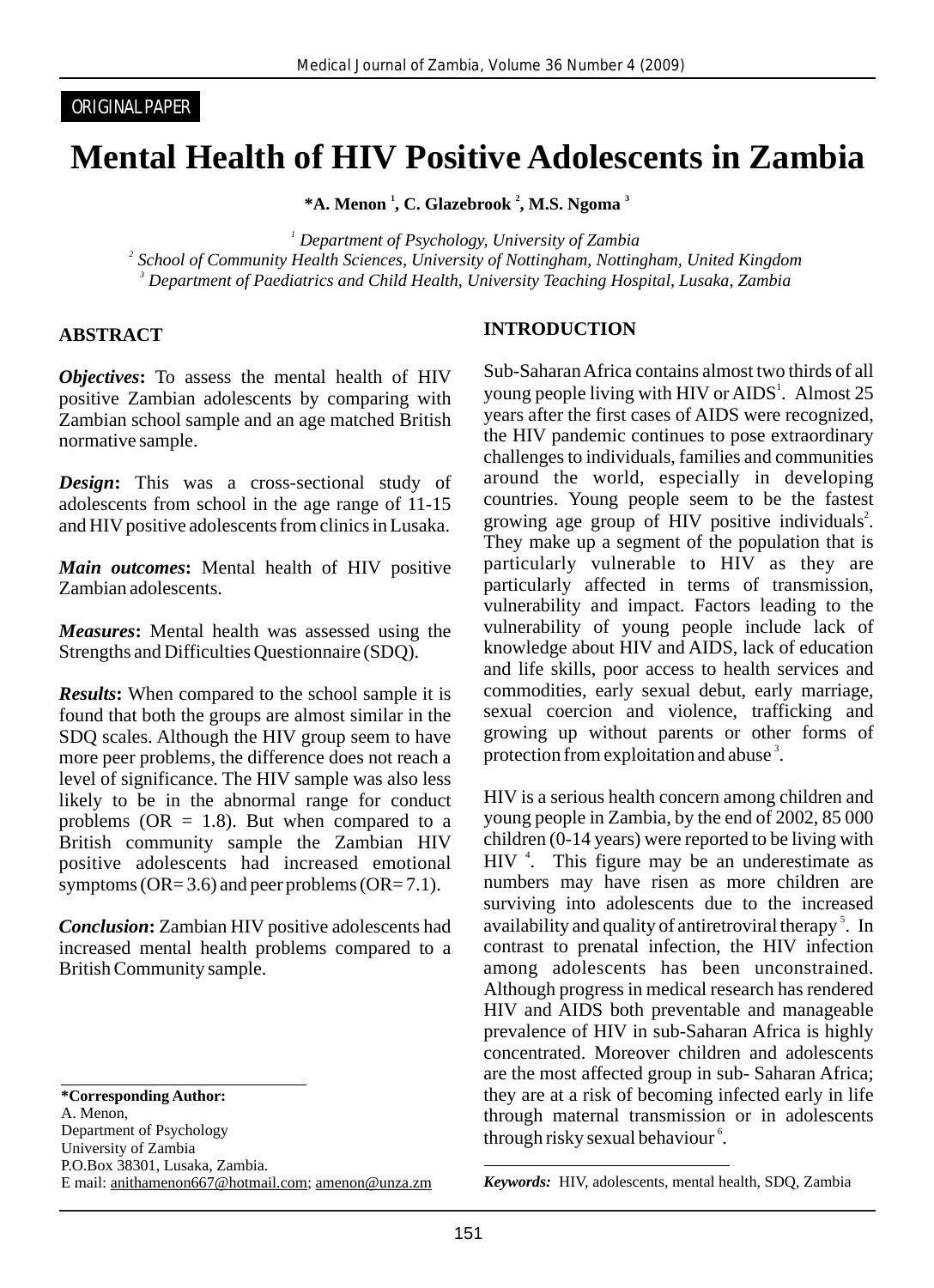HIVand AIDS meets the criteria for a chronic illness as there is no known cure for AIDS, the treatment can only reduce the viral load but cannot eradicate it  $\alpha$ . But this transition of HIV and AIDS to a chronic illness does not seem to be evident in sub-Saharan Africa in earlier literature <sup>8</sup>. However, later literature indicated this to be a scenario in sub-Saharan Africa also<sup>9</sup>, and many familial, social and contextual factors seem to determine the psychosocial outcome and neurodevelopmental functioning in children. Due to the chronic nature of HIV infection, psychological distress may be common in HIV positive adolescents. According to a review by Brown et al <sup>10</sup>, HIV positive children and adolescents face more subjective distress than uninfected children and adolescents. The distress arises from many stressors related to HIV such as disclosure, stigma, fear of death and family conflict. The social and economic pressure on adolescents, especially girls, to become sexually active at an early age, plays a major role in this <sup>11</sup>. Adolescents who are HIV positive, together with other challenges of adolescence also have to deal with a chronic illness which may place various restrictions on their life style. Findings such as this may be indicative that although there have been changes in prevalence and treatment in many aspects of HIV and AIDS, children's and the families' reaction to HIV and AIDS may have remained relatively unchanged, including exposure to stigma and discrimination. It is also well recognised that HIV and AIDS has a profound impact on intimate and social relationships, especially in adolescents. The fact that the illness can be transmitted through sexual behaviour may have a profound effect on intimate relationships. The ART regimen is also complex and requires rigid schedule and restrictions to be followed and not equally effective for all patients  $\frac{12}{2}$ . This may again place restrictions on the life style of the adolescent.

As a result of the increased numbers of young people who are living with HIV, there is also an increased awareness about the social consequences that seems to have resulted from that  $13$ . A major concern regarding HIV positive young people comes from research evidence from developed countries that indicate that HIV positive children and young people are at increased risk of psychiatric disorders<sup>4</sup>. This is of particular concern since stress and psychological status may affect disease progression

in HIV infected individuals and psychosocial factors have been shown to have clinically significant relationships with immune related outcomes for HIV. However there has been little research into mental health of HIV positive young people, especially in Zambia.

# **METHODOLOGY**

### *Selection and description of participants*

The sample was recruited from schools and clinics in Lusaka. The school sample was recruited from Basic Schools in Lusaka. One of the schools was a girls-only school and the others were mixed schools. The inclusion criteria were that the participants should be attending one of the 5 basic schools in Lusaka which were participating in the study and in school grades 5 to 9.

A convenience of clinic sample was recruited from the Family Support Unit (FSU) at University Teaching Hospital, Lusaka, and from 5 clinics under the Urban Lusaka District Health Team. Children who were HIV positive and in the age range of  $11 -$ 15 years old from FSU and the identified clinics were considered eligible to take part in the study. Initially children were recruited only if they were English speaking but later the translated versions of the questionnaire were used to broaden the sample to include non-English speakers.

### *Measures*

The self-report version and parent report version of the Strengths and Difficulties Questionnaire, a brief behavioural screening instrument<sup>15</sup> was used to assess emotional and behavioural problems in the participants. A structured researcher-completed questionnaire was used to obtain data on age, gender, family circumstances and perceived health status. Additional information was obtained from the HIV positive participants' medical records.

### *Procedure*

School sample were recruited from 5 Basic Schools in Lusaka. The schools were chosen based on their willingness to participate. The participants for the study were recruited through the Heads of the study schools who were sent a letter explaining the purpose of the study before an appointment was made to visit the school. During the initial meeting with the Heads of Schools the information sheets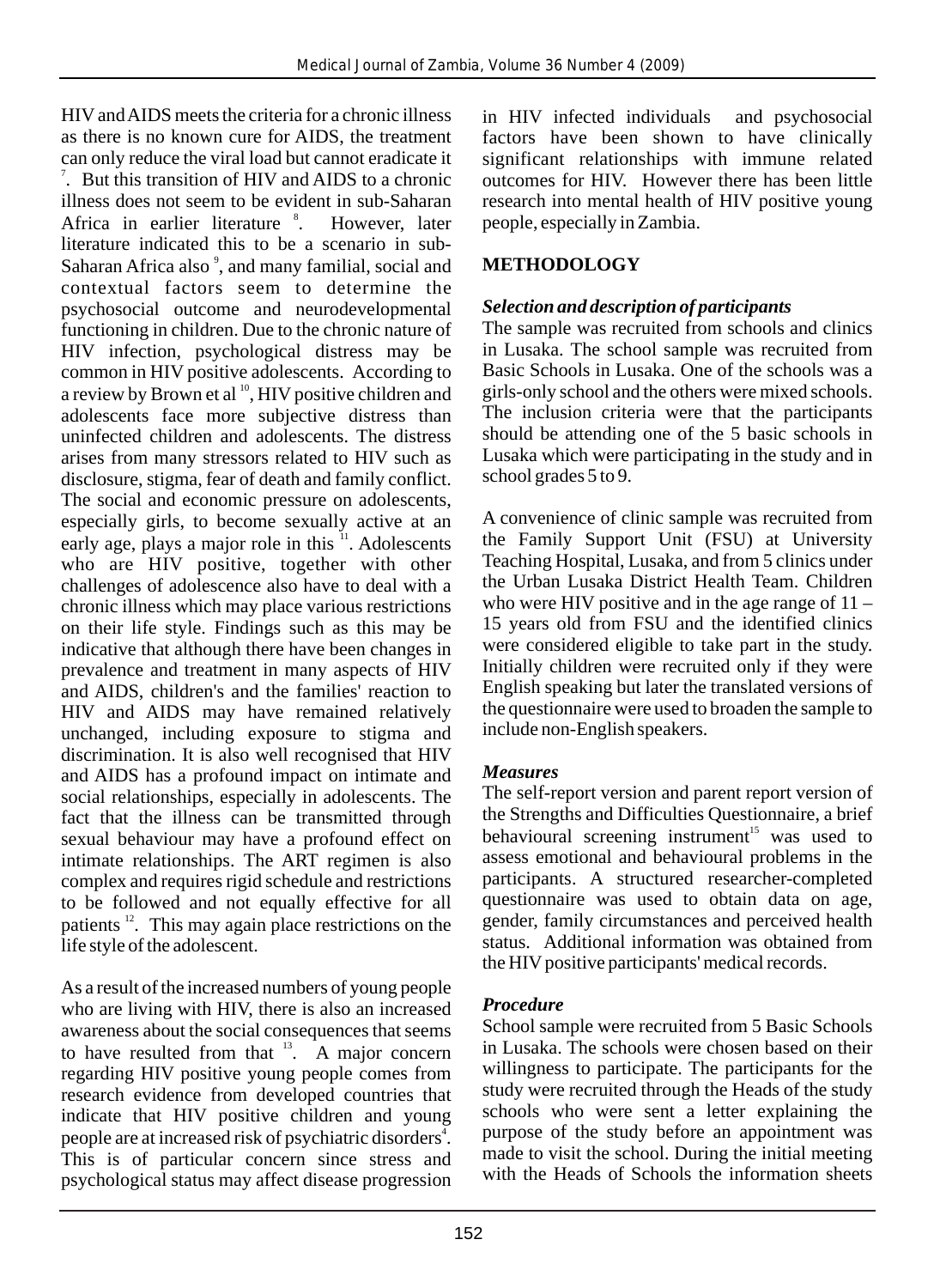and consent forms were given for the children to take home to parents/guardians. Parents who did not wish their child to participate in the study were able to withdraw their child by sending back the consent form with their unwillingness indicated in it. Aweek later, the schools were contacted and appointments were made to collect data from students. The researcher and the research assistant met the students from the pre determined grades who had a free period during the appointed time. The purpose of the study was explained to the participants and informed verbal consent was obtained. SDQ was administered in groups of 20-30 students, grouped according to their year of study (grade). Participants were asked also to complete the demographic questionnaire beside SDQ (US English) and were encouraged to seek clarifications whenever necessary. Standard explanations in simple English were given for some items which did not have a direct equivalent in local dialect and which were unclear to some students (e.g. "nervous" and "fidgeting").

Clinic sample meeting the inclusion criteria were recruited by clinic staff from Family Support Unit (FSU) at the University Teaching Hospital or from the chosen clinics. The parents/care givers were invited to come to the clinic on appointed day along with their child. After the purpose of the study was explained and consent obtained, the SDQ (parent version) was given to the parent/ care-giver to complete on their own. No discussion of the answers was permitted with the child or other parents. In cases where the parent/care-giver did not understand English, the SDQ was completed with the help of a research assistant using the translated version.

The children were met individually in a private room within the clinic. The participants were given the information about the study and what would be required of them. Confidentiality was assured and verbal assent was obtained from them before data collection. The demographic questionnaire was administered first to establish a rapport and to establish the child's level of English. In every case the researcher offered to read the SDQ aloud to the child in English. If the child had problems understanding English, a research assistant would again read aloud the statements from the translated version.

# *Data analysis*

For the purpose of this paper, the SDQ parent report data was not analysed. Statistical analysis was carried out using SPSS version 11.5 for windows, where recoding and the syntax were applied as recommended by **www.sdqinfo.com**. Odds Ratio (OR) was calculated to compare the SDQ scores of the HIV positive participants with the school sample and a UK normative sample.

# *Ethics*

Ethical approval was obtained from the University of Zambia Research Ethics Committee prior to the commencement of the study.

# **RESULTS**

### *Response rates and demographic characteristics School sample*

At the time of the study there were 702 on roll in the targeted year groups of whom 438 (62.5%) were recruited to the study. No child refused to take part, but 18 responses (4.1%) were excluded because of extensive missing data and 245 were absent on the day of testing, giving a useable response rate of 59.8%.

The sample included 227 girls (54%) and 192 boys (45.7%), one participant failed to indicate their sex on the questionnaire and were in grades 5 to 9. The mean age of the sample was  $13.1$  years  $(SD= 1.2,$ range: 11-15). The majority of participants (55.2%) lived with both parents, 105 (25%) with a single parent, 69 (16%) with relatives (including grandparents) and a relatively small percentage 12 (2.9%) with no family members.

# *Clinic sample:*

Of the 143 children identified from FSU and clinics as meeting the inclusion criteria 127 (89%) were recruited. In four cases consent could not be obtained and six children were missed due to time constraints. SDQs were discarded completely for two children (1%) due to a lack of demographic information.

All the participants were HIV positive and majority (73.2%, N=93) were on antiretroviral (ARV) treatment. Most of them (88.2%) visited a health clinic but only 42.5% reported that they had health problems. The majority of the sample did not know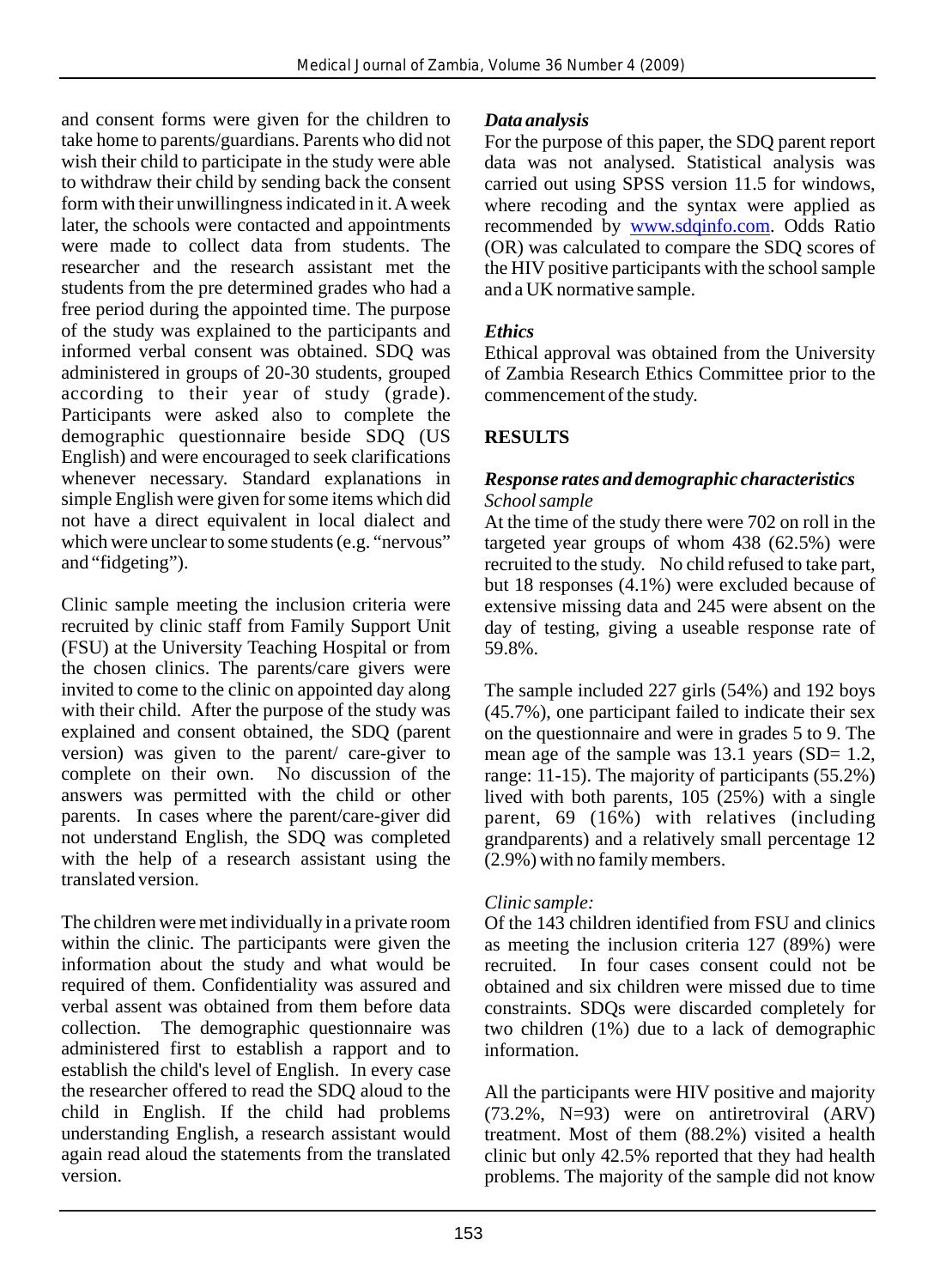their HIV positive serostatus (58.3%, N=74).The primary care-giver was most likely to be the child's mother (26.8%), followed by a grandparent or aunt. All most all of them (96.9%, N=123) were infected perinatally.

#### *Emotional and Behavioural well being based on SDQ self report scores*

Odds ratio was calculated to compare the SDQ scores of the self report of a British sample of 4228 children aged between 11 and 15, and SDQ scores of the self report of a Zambian school sample of 420 children aged between 11 and 15 with the SDQ scores obtained by the participants. Compared to the British sample, it was found that there was over double the chance of scoring in the 'borderline' or 'abnormal' range for total difficulties in the Zambian HIV positive sample. The Zambian HIV positive participants also scored higher on emotional difficulties scale. The odds ratio shows that the group was over five times more likely to have emotional symptoms. The chance of the Zambian HIV positive sample experiencing peer problems was over seven times that of the British community sample. The SDQ scores of the school sample and clinic sample were comparable. Although the HIV group seem to have more peer problems, the difference does not reach a level of significance. The HIV sample was also less likely to be in the abnormal range for conduct problems.

#### *Health problems of clinic sample compared to SDQ self report score*

Majority of the sample reported that they had no health problems  $(57.5\% \, \text{N} = 73)$ . Those who reported health problems had higher total SDQ score (median  $= 12.0$ ) compared to those who did not report health problems (median  $= 9.0$ ) (Table 2). This was found to be significant (P < 0.05,  $Z = -$ 2.027).

**Table 2:** Health related problems in clinic sample compared to total SDQ score

| <b>Health related</b><br>problem                  | Yes<br><b>Median total</b><br>SDQ-Y<br>(IQ range) | No<br><b>Median</b><br>total SDO<br>(IQ range) |
|---------------------------------------------------|---------------------------------------------------|------------------------------------------------|
| <b>Taking</b><br><i>antiretrovirals</i><br>(ARVs) | $10.0(7.0-16.5)$                                  | $11.0(7.0-16.5)$                               |
| Any health<br>problems                            | $12.0(8.0-18.3)$                                  | $9.0*(5.5-15.0)$                               |

**\* p<0.05** 

|                      | School sample (a)<br>$\%$ (n) | UK sample $(b)*$<br>$\%$ (n) | $HIV+ve$<br>Sample (c)<br>% (n) | <b>Odds</b> ratios             |
|----------------------|-------------------------------|------------------------------|---------------------------------|--------------------------------|
| Total                | 27.8%                         | 16.5%                        | 29.1%                           | a vs c OR= $0.9$ (0.6-1.4)     |
| difficulties         | (116)                         | (698)                        | (37)                            | c vs b OR=2.1 $(1.4-3.1)$      |
| Emotional            | 30.1%                         | 11.2%                        | 31.5%                           | a vs c OR= $0.9$ (0.6-1.4)     |
| symptoms             | (126)                         | (474)                        | (40)                            | c vs b OR=3.6 $(2.5-5.4)$      |
| Conduct              | 37.%                          | 21%                          | 25.2%                           | a vs c OR= $1.8$ (1.2-2.8)     |
| problems             | (158)                         | (888)                        | (32)                            | c vs b OR= $1.3$ (0.8- $1.9$ ) |
| <b>Hyperactivity</b> | 7.4%                          | 21%                          | 9.4%                            | a vs c OR= $0.8$ (0.4-1.5)     |
|                      | (31)                          | (888)                        | (12)                            | c vs b OR $0.4$ (0.2-0.7)      |
| Peer problems        | 34.4%                         | 9.2%                         | 41.8%                           | a vs c OR= $0.73$ (0.4-1.1)    |
|                      | (144)                         | (389)                        | (53)                            | c vs b OR=7.1 $(4.9-10.2)$     |
| Prosocial scores     | 14.3%                         | 8.6%                         | 10.2%                           | a vs c OR= $1.5(0.7-2.7)$      |
|                      | (60)                          | (364)                        | (13)                            | c vs b OR= $1.2$ (0.7-2.2)     |

**Table 1** Odds ratios for SDQ-Y scores in the sample of Zambian school children (n=420) borderline or abnormal range for the sample compared to an HIV positive Zambian sample  $(n=127)$  and UK sample normative sample  $(n=4228)$ .

\*results taken from www.sdqinfo.com

a=Zambian school sample, b=UK normative sample, c=Zambian HIV positive sample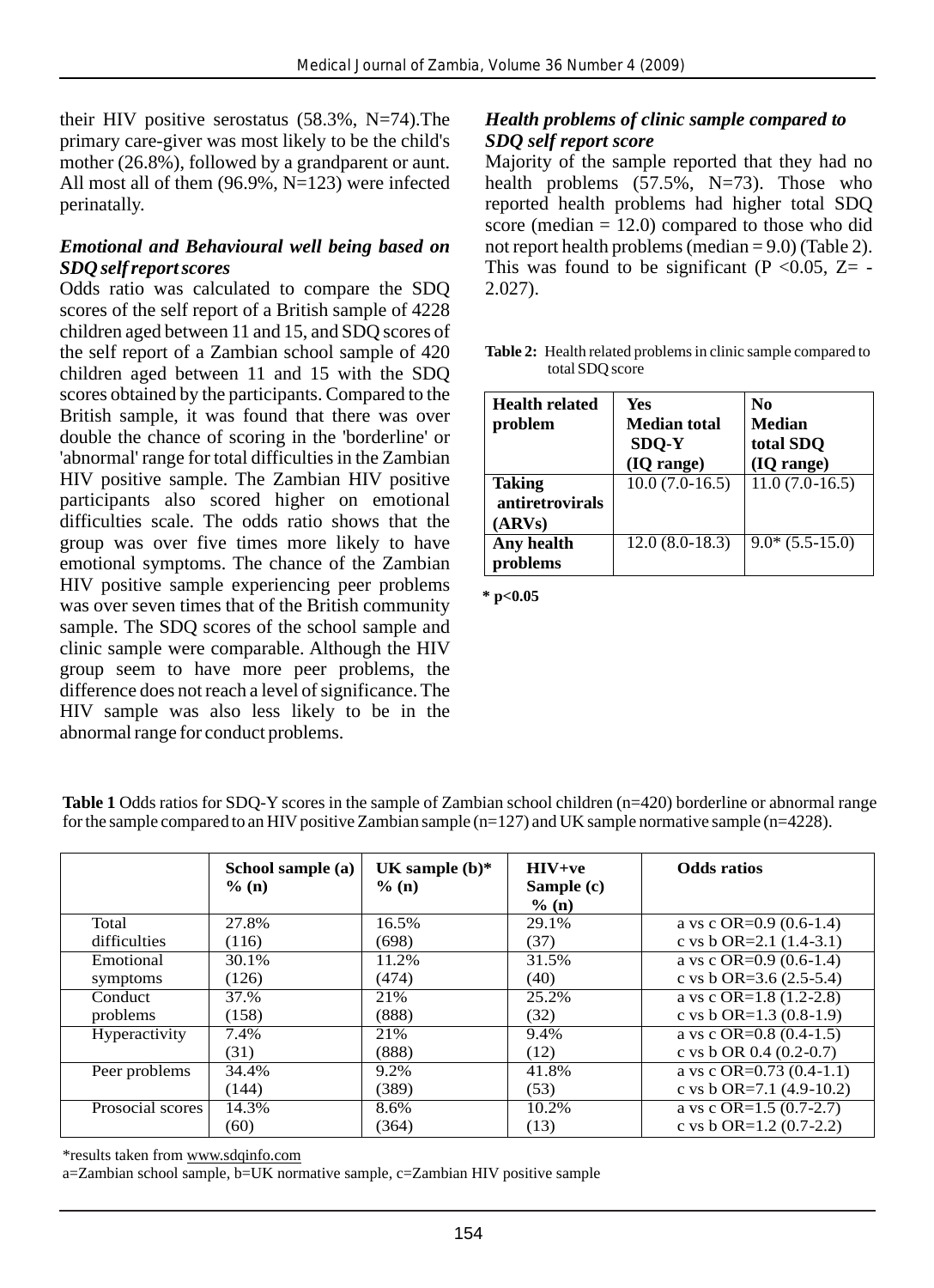# **DISCUSSION**

HIV and AIDS is now the leading killer in Zambia and as ART is becoming accessible, increasing numbers of children who were infected perinatally are surviving into adolescence. Many studies are suggesting that HIV positive individuals may experience significant amount of stress in living with the chronic illness  $16$ . The participants in this study were at high risk of mental health problems as indicated by the higher score of total difficulties and twice the risk of being borderline or abnormal for total emotional and behavioural problems, when compared to the British sample. Given that HIV prevalence rate is high in Zambia behaviour problems are also more common among  $a$ dolescents $^{10}$ 

In accord to earlier studies $10, 17$  we found that the clinic sample also had higher emotional difficulties than that found in age matched UK sample. Physiologically HIV may affect the brain structures involved in emotional and behavioural regulation and psychologically having to cope with a chronic illness, treatment, care factors may lead to psychological distress. The introduction of psychological distress. antiretroviral therapy (ART) needs adjustment to its regimen, therefore with the introduction of ART, not only the survival rate of children has increased but also the psychological problems accompanying it  $^{18}$ .

The clinic sample had over seven times the risk of experiencing peer problems when compared to British normative sample. Although previous studies have not been able to establish the reliability of the peer relationship sub scale  $\frac{19}{2}$ , it does not appear that over-reporting of symptoms is occurring as seen by comparable conduct problems and prosocial scores. The possibility of stigma experienced by this sample  $10$  could be a possible explanation for this.

In a South African study to investigate the psychological well being of children orphaned by AIDS using SDQ, it was found that orphans were more likely to perceive themselves as not having any good friend<sup>20</sup>. The orphans were more likely to experience extreme difficulty in concentrating, but other aspects of hyperactivity were not apparent. They were also less likely to display anger through loss of temper. Our sample also had low scores on hyperactivity sub scale when compared to the UK sample  $(O.R. = 0.4)$ .

When comparing the school sample and HIV positive sample, it is found that both groups are almost similar in the SDQ scales. Both groups have similar rates of emotional difficulties. This may be suggest that it may not be necessarily the HIV status that contributes to emotional problems but other circumstances common to both groups such disadvantaged socioeconomic background. This is in agreement with the study by Costello et al  $^{21}$  which found higher rates of psychiatric disorder to be associated with poverty and moving out of poverty reduced behavioural problems  $21$ . Given the high rate of HIV prevalence in Zambia, we cannot overlook the fact that some of the school sample may also have been HIV positive. Therefore, comparing the mental health of HIV positive sample with a sample of school children may reduce the effectiveness of the study to identify differences. Although the HIV group seems to have more peer problems, the difference does not reach a level of significance. The HIV sample was also less likely to be in the abnormal range for conduct problems. However, when compared to the UK matched sample, this group had low scores on hyperactivity sub-scales. Studies also suggest the possibility of HIV positive individuals to develop opportunistic infections  $^{22}$ . Therefore being physically sick may be a restrictive factor in determining their physical activity, thereby contributing to low scores on hyperactivity and conduct problem subscale.

### **CONCLUSION**

There have been very few studies on mental health in Africa . The clinic sample consisting of HIV positive adolescents seen to be is at a greater risk of mental health problems than a British community sample. Since the mental health of the school and clinic sample is comparable, mental health may also be determined largely by pressures of life.

### **Strengths and limitations**

The major strength of our study is the use of a large sample and moderately good response rate. However our school sample may not have been a representative sample of Zambian adolescents as most of the participants lived in homes with an earning family member and majority lived with both